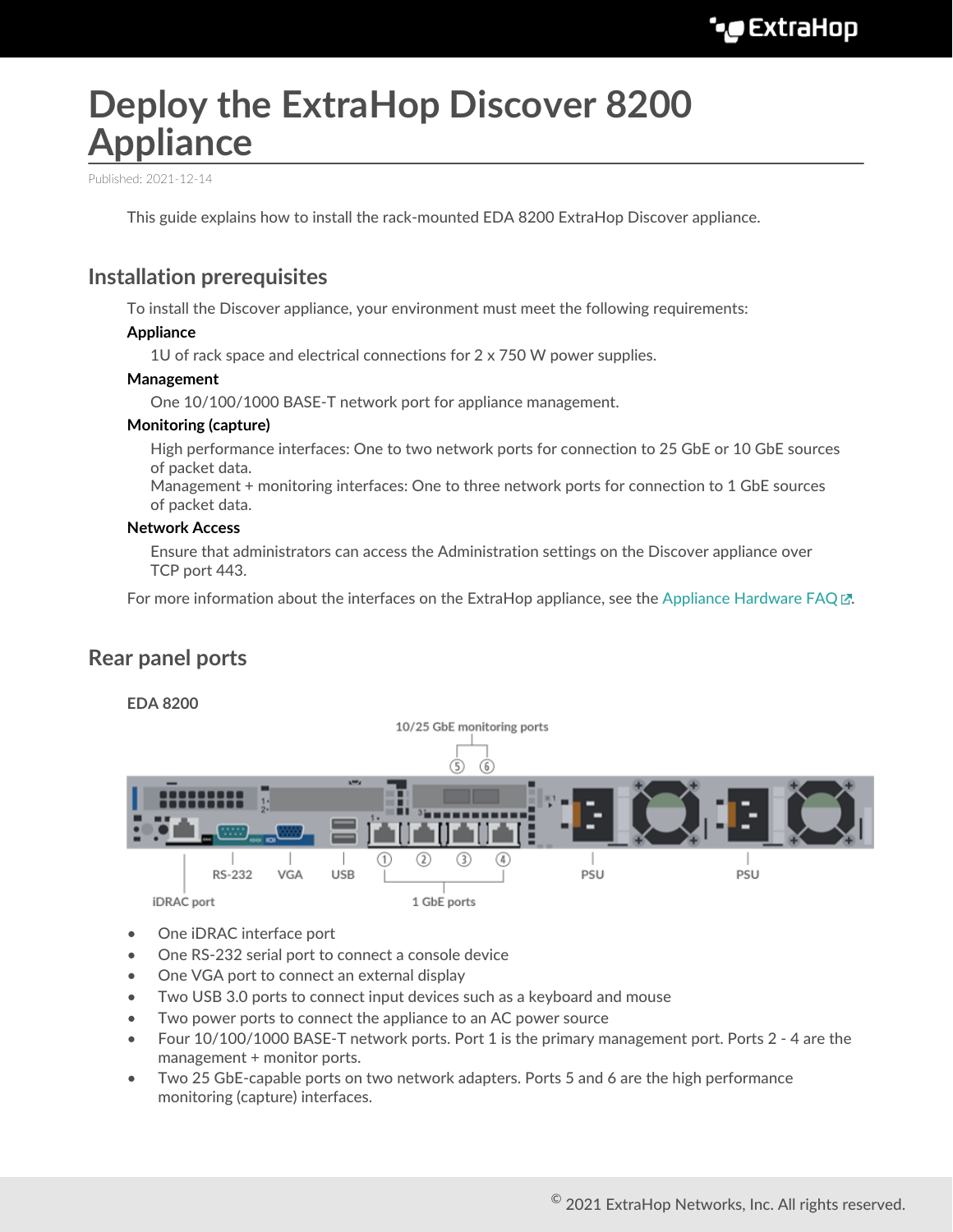# **Supported packet source connectivity**

The Discover 8200 can accept packets through monitoring ports 2 through 6. The ports can be connected according to the table below.

| Discover 8200<br><b>Appliance Connector</b>                                    | <b>Peer Connector for</b><br><b>Packet Source</b> | <b>Customer-Supplied</b><br>Cabling | <b>Supported Operating</b><br><b>Speeds</b> |
|--------------------------------------------------------------------------------|---------------------------------------------------|-------------------------------------|---------------------------------------------|
| <b>Transceiver-based Connectivity</b>                                          |                                                   |                                     |                                             |
| 25 GbE SFP28 SR<br>transceiver                                                 | 25 GbE SFP28 SR<br>transceiver                    | Multi-mode fiber                    | 25 Gbps, 10 Gbps                            |
|                                                                                |                                                   | LC connectors                       |                                             |
|                                                                                | 10 GbE SFP+ SR<br>transceiver                     | Multi-mode fiber                    | 10 Gbps                                     |
|                                                                                |                                                   | LC connectors                       |                                             |
| <b>Direct Attach Connectivity</b>                                              |                                                   |                                     |                                             |
| Customer-supplied SFP28 DAC cable, such as the Mellanox MCP2M00-Axxx<br>series |                                                   |                                     | 25 Gpbs                                     |
| Customer-supplied RJ45 Ethernet cable                                          |                                                   |                                     | 1 Gbps                                      |

# **Traffic distribution guidelines**

- Packets from the same flow should be received on the same interface, or on interfaces of the same network interface card (NIC).
- The ingest on each NIC should not exceed 75% of the rated analysis throughput for the appliance to ensure that traffic is balanced across system resources.
- If your data feed does not require both interfaces on the NIC, disable the unconfigured interfaces in the Administration settings. For example, configure the EDA 10200 with a single interface to ingest 50 Gbps on each NIC port. Disable the extraneous ports on each NIC. This configuration optimizes performance for 100 Gbps.
- A single high-performance ERSPAN target is expected to process 20 to 30 Gbps. On larger appliances, distribute ERSPAN traffic to more interfaces to scale traffic ingest.

### **Set up the appliance**

1. Rack mount the Discover appliance.

Install the Discover appliance in your data center with the included rack-mounting kit. The mounting kit supports most four-post racks with either round or square holes.

Orient the hardware to ensure proper airflow. The cold air intake is through the front of the appliance.

2. Connect port 1 to your management network.

The EDA 8200 appliance has four 10/100/1000 BASE-T network ports. With a network patch cable, connect the management port on the Discover appliance to your management network. Port 1 is the default management port on the EDA 8200.

- 3. Connect the monitoring port.
	- **Important:** If your deployment includes a Command appliance or Reveal(x) 360, the following workflow ensures the best performance for initial device synchronization. First, connect all sensors to the Command appliance or Reveal(x) 360, then configure network traffic forwarding to the sensors.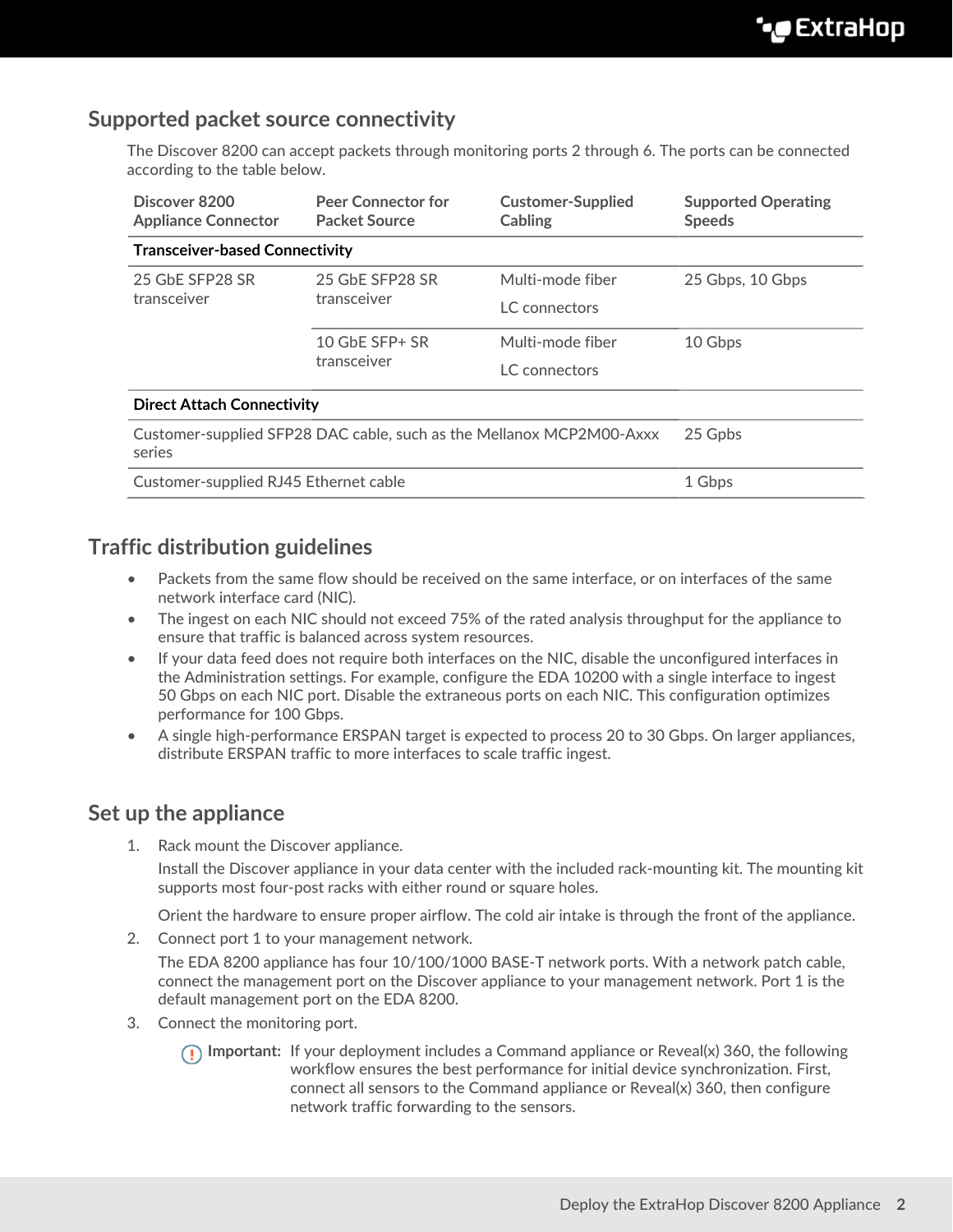With the appropriate network cable, connect a monitoring port on the Discover appliance to a network tap or mirror port on the switch.

**Note:** The link lights on the monitoring interface ports do not illuminate until you register the appliance with your product key.

4. Optional: Connect the iDRAC port.

To enable remote management of the Discover appliance, connect your management network to the iDRAC port with a network patch cable.

5. Install the front bezel.

You must install the front bezel if you want to configure the appliance through the LCD display.

Insert the USB connector on the right side of the bezel into the USB port on the front of the appliance. Press and hold the release button on the left end of the bezel and push the bezel flush with the appliance until it snaps into place.

6. Connect the power cords.

Connect the two supplied power cords to the power supplies on the back of the appliance, and then plug the cords into a power outlet. If the appliance does not power on automatically, press the power

button  $\bigcup$  on the front-right of the appliance.

### **Configure the management IP address**

DHCP is enabled by default on the ExtraHop system. When you power on the system, interface 1 attempts to acquire an IP address through DHCP. If successful, the IP address appears on the home screen of the LCD.

If your network does not support DHCP, you can configure a static IP address through the LCD menu on the front panel or through the command-line interface (CLI).

**Important:** For deployments that include a Discover appliance that is connected to a Command appliance, we strongly recommend [configuring a unique hostname](https://docs.extrahop.com/8.6/eta-admin-ui-guide/#connectivity)  $\mathbb E$ . If the IP address on the sensor is changed, the Command appliance can re-establish connection easily to the sensor by hostname.

### **Configure a static IP address through the LCD**

Complete the following steps to manually configure an IP address through the front bezel LCD controls.

- 1. Make sure that the default management interface is connected to the network and the link status is active.
- 2. Press the select button (#) to begin.
- 3. Press the down arrow button to select Network, and then press the select button.
- 4. Press the down arrow to DHCP and then press the select button.
- 5. Press the down arrow to select  $N_{\rm O}$ , and then press the select button to disable DHCP.
- 6. Press the down arrow to select Set static IP, and then press the select button.
- 7. Press the left or right arrows to select the first digit to change, and then press the up or down arrows to change the digit to the desired number. Repeat this step for each digit you need to change. After you configure the desired IP address, press the select button.
- 8. On the Network mask screen, press the left or right arrows to select the first digit to change, and then press the up or down arrows to change the digit to the desired number. Repeat this step for each digit you need to change. After you configure the desired network mask, press the select button.
- 9. On the Default gateway screen, press the left or right arrows to select the first digit to change, and then press the up or down arrows to change the digit to the desired number. Repeat this step for each digit you need to change. After you configure the desired default gateway, press the select button.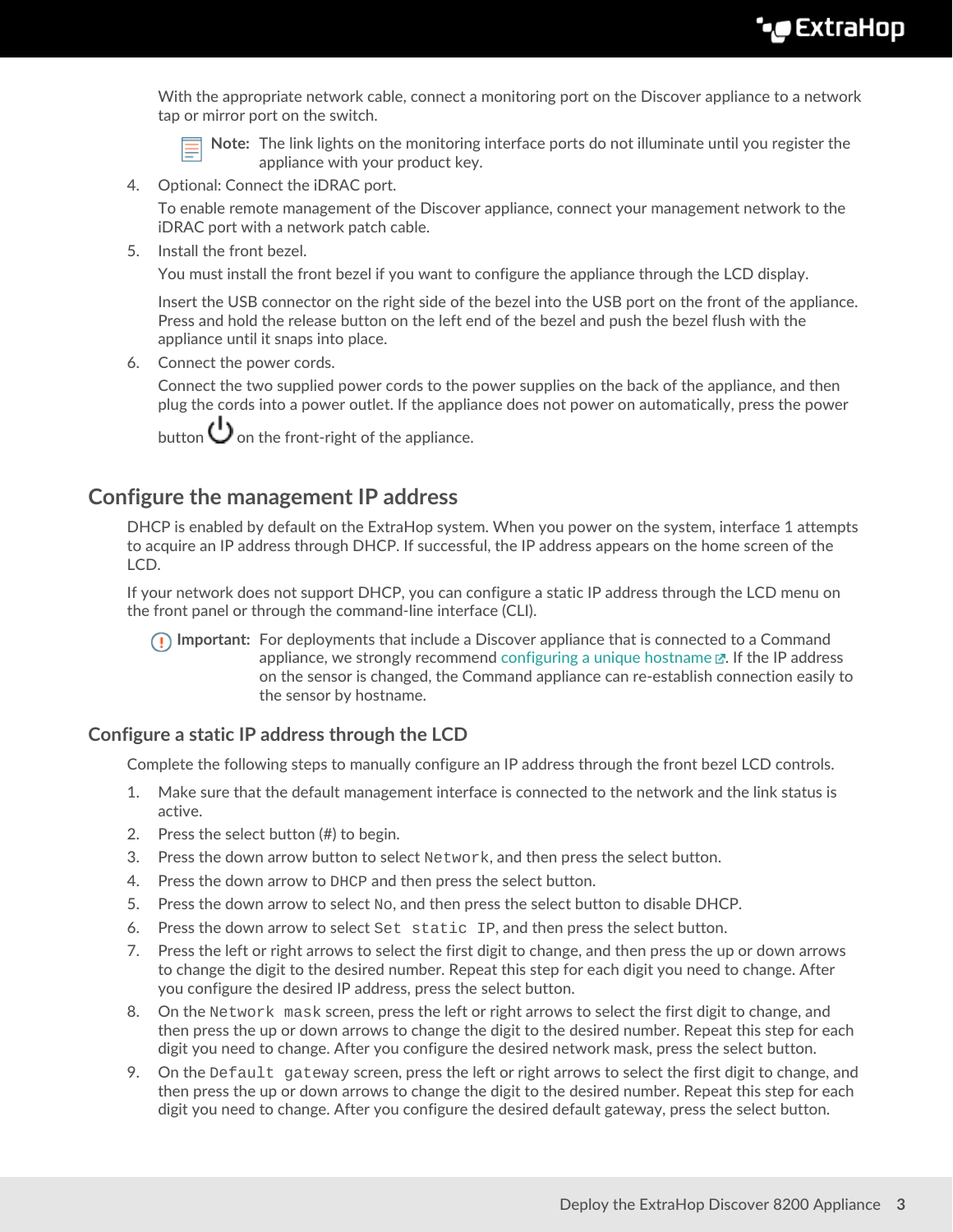- 10. Confirm your modified network settings on the Settings saved screen, and then press any button to return to the Network Menu.
- 11. Press the down arrow and scroll to Set DNS servers, and then press the select button.
- 12. Press the left or right arrows on the DNS1 screen to select the first digit to change, and then press the up or down arrows to change the digit to the desired number. Repeat this step for each digit you need to change, and then press the select button to continue to the DNS2 screen.
- 13. Configure a second DNS server.
- 14. Confirm the DNS settings on the Settings saved screen, and then press any button to return to the Network Menu.
- 15. Press the down arrow twice until  $\leftarrow$  Back appears, and then press the select button.
- 16. Press the down arrow twice to select iDRAC. Configure the iDRAC DHCP, IP, mask, gateway, and DNS in the same manner as the IP address.
- 17. Press the X button to return to the main menu.

### **Configure an IP address through the CLI**

You can access the CLI by connecting a USB keyboard and SVGA monitor to the appliance or through an RS-232 serial cable and a terminal emulator program. The terminal emulator must be set to 115200 bps with 8 data bits, no parity, 1 stop bit (8N1), and hardware flow control should be disabled.

- 1. Establish a connection to the ExtraHop system.
- 2. At the login prompt, type shell and then press ENTER.
- 3. At the password prompt, type the system serial number and then press ENTER. The serial number is printed on a label on the back of the appliance. The serial number can also be found on the LCD display on the front of the appliance in the Info section.
- 4. Enable privileged commands:

enable

- 5. At the password prompt, type the serial number, and then press ENTER.
- 6. Enter configuration mode:

#### configure

7. Enter the interface configuration mode:

#### interface

8. Run the ip command and specify the IP address and DNS settings in the following format: ip ipaddr <ip\_address> <netmask> <gateway> <dns\_server> For example:

ip ipaddr 10.10.2.14 255.255.0.0 10.10.1.253 10.10.1.254

9. Leave the interface configuration section:

exit

10. Save the running config file:

running\_config save

11. Type  $y$  and then press ENTER.